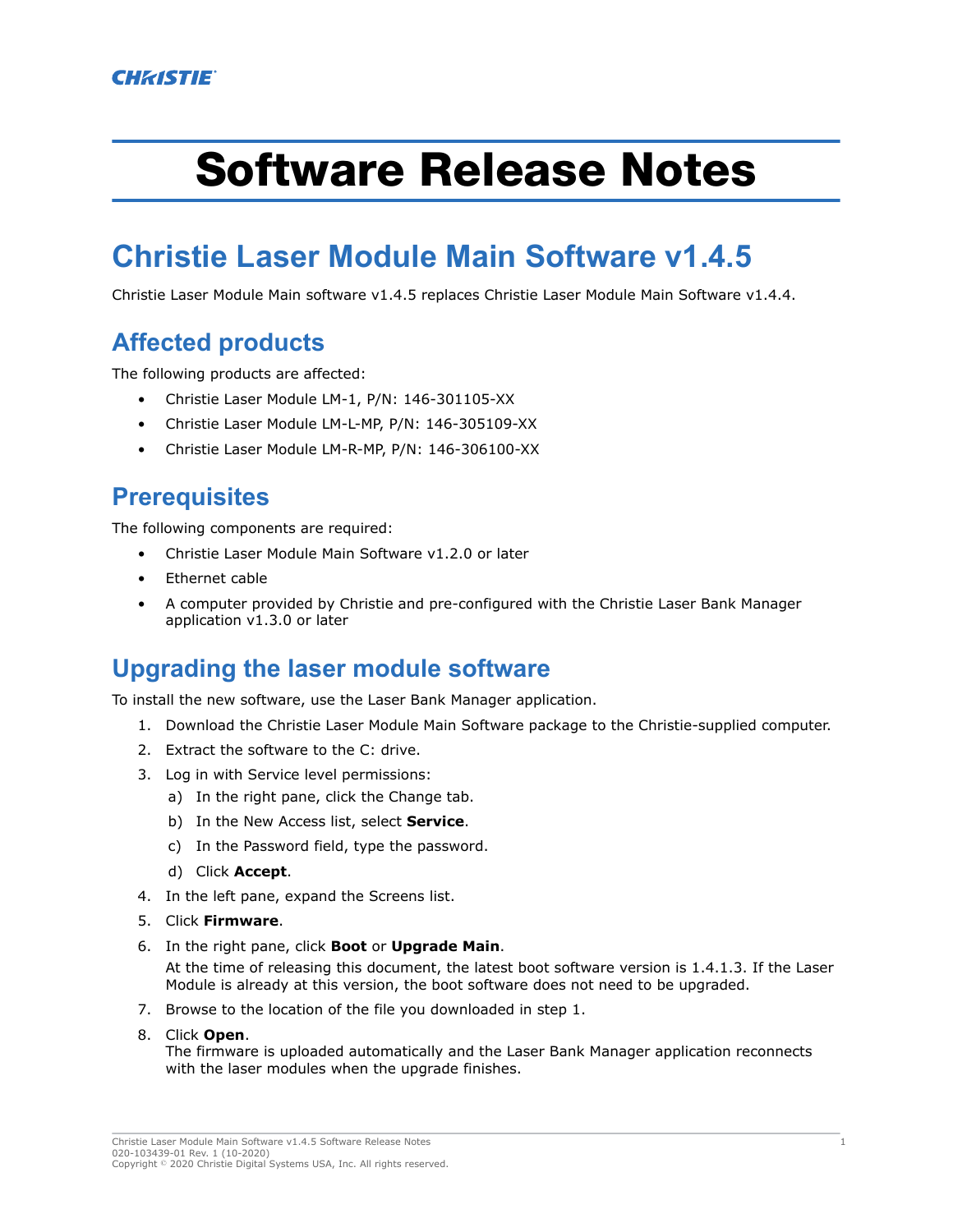## **Fixed issues**

The following issues are fixed in this release:

- Introduced the following changes:
	- Added additional support for the -10 green board (P/N: 001-112121-10).
		- The software now detects when the hardware shuts down the PPLN driver allowing the paired green device to work more efficiently. For more information, refer to the *Troubleshooting the PPLN SP temperature error technical bulletin (P/N: 020-200487-XX)*.

# **Licensing**

This release includes licenses form the following organizations:

- BSD-3 by Swedish Institute of Computer Science Lightweight TCP/IP Stack (lwIP v1.3.2) Copyright (c) 2001-2004 Swedish Institute of Computer Science. All rights reserved. Redistribution and use in source and binary forms, with or without modification, are permitted provided that the following conditions are met:
	- Redistributions of source code must retain the above copyright notice, this list of conditions and the following disclaimer.
	- Redistributions in binary form must reproduce the above copyright notice, this list of conditions and the following disclaimer in the documentation and/or other materials provided with the distribution.
	- The name of the author may not be used to endorse or promote products derived from this software without specific prior written permission.

THIS SOFTWARE IS PROVIDED BY THE AUTHOR "AS IS" AND ANY EXPRESS OR IMPLIED WARRANTIES, INCLUDING, BUT NOT LIMITED TO, THE IMPLIED WARRANTIES OF MERCHANTABILITY AND FITNESS FOR A PARTICULAR PURPOSE ARE DISCLAIMED. IN NO EVENT SHALL THE AUTHOR BE LIABLE FOR ANY DIRECT, INDIRECT, INCIDENTAL, SPECIAL, EXEMPLARY, OR CONSEQUENTIAL DAMAGES (INCLUDING, BUT NOT LIMITED TO, PROCUREMENT OF SUBSTITUTE GOODS OR SERVICES; LOSS OF USE, DATA, OR PROFITS; OR BUSINESS INTERRUPTION) HOWEVER CAUSED AND ON ANY THEORY OF LIABILITY, WHETHER IN CONTRACT, STRICT LIABILITY, OR TORT (INCLUDING NEGLIGENCE OR OTHERWISE) ARISING IN ANY WAY OUT OF THE USE OF THIS SOFTWARE, EVEN IF ADVISED OF THE POSSIBILITY OF SUCH DAMAGE.

• BSD-3 by ARM Limited - Cortex Microcontroller Software Interface Standard (CMSIS v3.20.4) Copyright (c) 2013 ARM LIMITED All rights reserved.

Redistribution and use in source and binary forms, with or without modification, are permitted provided that the following conditions are met:

- Redistributions of source code must retain the above copyright notice, this list of conditions and the following disclaimer.
- Redistributions in binary form must reproduce the above copyright notice, this list of conditions and the following disclaimer in the documentation and/or other materials provided with the distribution.
- Neither the name of ARM nor the names of its contributors may be used to endorse or promote products derived from this software without specific prior written permission.

THIS SOFTWARE IS PROVIDED BY THE COPYRIGHT HOLDERS AND CONTRIBUTORS "AS IS" AND ANY EXPRESS OR IMPLIED WARRANTIES, INCLUDING, BUT NOT LIMITED TO, THE IMPLIED WARRANTIES OF MERCHANTABILITY AND FITNESS FOR A PARTICULAR PURPOSE ARE